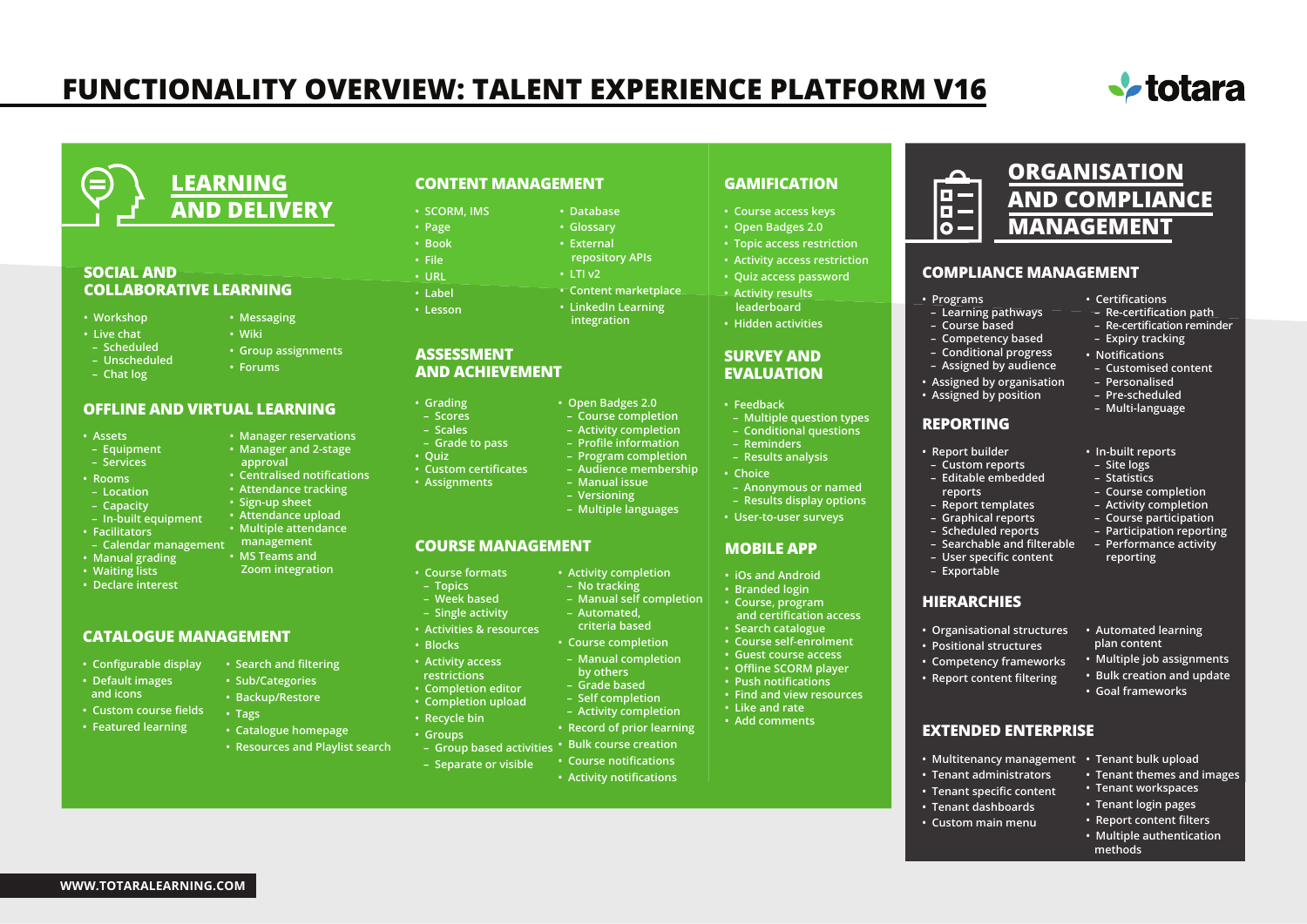## **FUNCTIONALITY OVERVIEW: TALENT EXPERIENCE PLATFORM V16**



## **USER MANAGEMENT**

#### **TEAM MANAGEMENT**

- **Team overview dashboard**
- **Team statistics**
- **Learning plans**
- **Reporting • Seminar attendance approval**
	-

**• Guest access • Meta courses • Seminar attendance**

**• User data management – Export types – Data export – Purge types – Data purging**

**• Alerts and tasks** 

- **Performance management**
	- **Job assignments – Manager assignment**

#### **ENROLMENT MANAGEMENT**

- **Manual**
- **Self enrolment**
- **Audience based**
- **Welcome message Program/Certification**
- **Learning plan**

#### **GDPR**

- **Site policy**
- **Versioning**
- **Multi-lingual**
- **Consent records**
- **HTML content**

#### **USER ACCOUNT MANAGEMENT**

- **User accounts • Profile Information: – Custom fields**
	- **Manual creation – HR Import** 
		- **Bulk upload/update**
		- **Account suspension**
		- **Tenant association**
		- **Configurable user profile page**

#### **AUDIENCE MANAGEMENT**

 **– Language select – Timezone select – Position – Organisation** 

**• Set audiences**

 **– Auto-updating**

**• Course/Program/**

**• Course/Program/**

**• Authentication – Guest access – Custom login page – Self registration/ with approval – OAuth2 – Single sign on**

 **– Password reset – Password policy**

- **Learning plan**
- **Dynamic audiences assignment**
	- **Dashboard access**
- **Rule based membership Assign access rights**
- **Certification visibility • Main menu items**
	- **Goal assignment**
- **Certification enrolment • Competency assignment • Add workspace**

#### **ACCESS MANAGEMENT**

- - **Audience based course/ program/certification visibility**
		- **Enrolment plugins**
	- **Access rights**
	- **Capabilities**
	- **Permissions**
	- **Contexts**
- **Shared authentication – Overrides**
	- **Tenant association**

# **CUSTOMISATION**

#### **ADAPTIVE LEARNING**

#### **• Activity completion**

- **tracking • Course completion**
- **tracking**
- **Programs & certifications**
- **Audience Course set requirements**
- **And/or/then conditions**
- **Custom notifications**
	- **Preferred language**

 **– Position – Organisation**

 **– Grade**

 **– Time since activity completion**

**• Activity access restrictions**

 **– Activity completion – User profile field – Group membership**

#### **DESIGN AND NAVIGATION**

- **Themes**
- **Responsive**
- **Bespoke or customised**
- **Site level**
- **Category level**
- **Course level**
- **User level**
- **Dashboards**
- **Custom main menu**
- **Configurable user menu**
- **User tours**
- **Featured links**
- **Header and footer areas • Configurable block display**
- **Customisable administration menu**

#### **GLOBALISATION**

- **Language Packs**
- **Multiple translations – Customisation**
- **Localisation**
- **UTF-8 character sets**
- **Multiple timezones**
- **Multiple date formats**
- **Right-to-Left display**
- **Customisable calendars**
- **Account preferences • Preferred language**
	- **Activity completion**

**• User theme**

- **progress bars**
	-
- **Alerts and tasks**
- **Record of learning**
- 
- **Learning plans**
	-

**LEARNER PERSONALISATION**

- **Notification preferences**
- **Current learning • Last course accessed** 
	- -
	- **Seminar bookings**
-